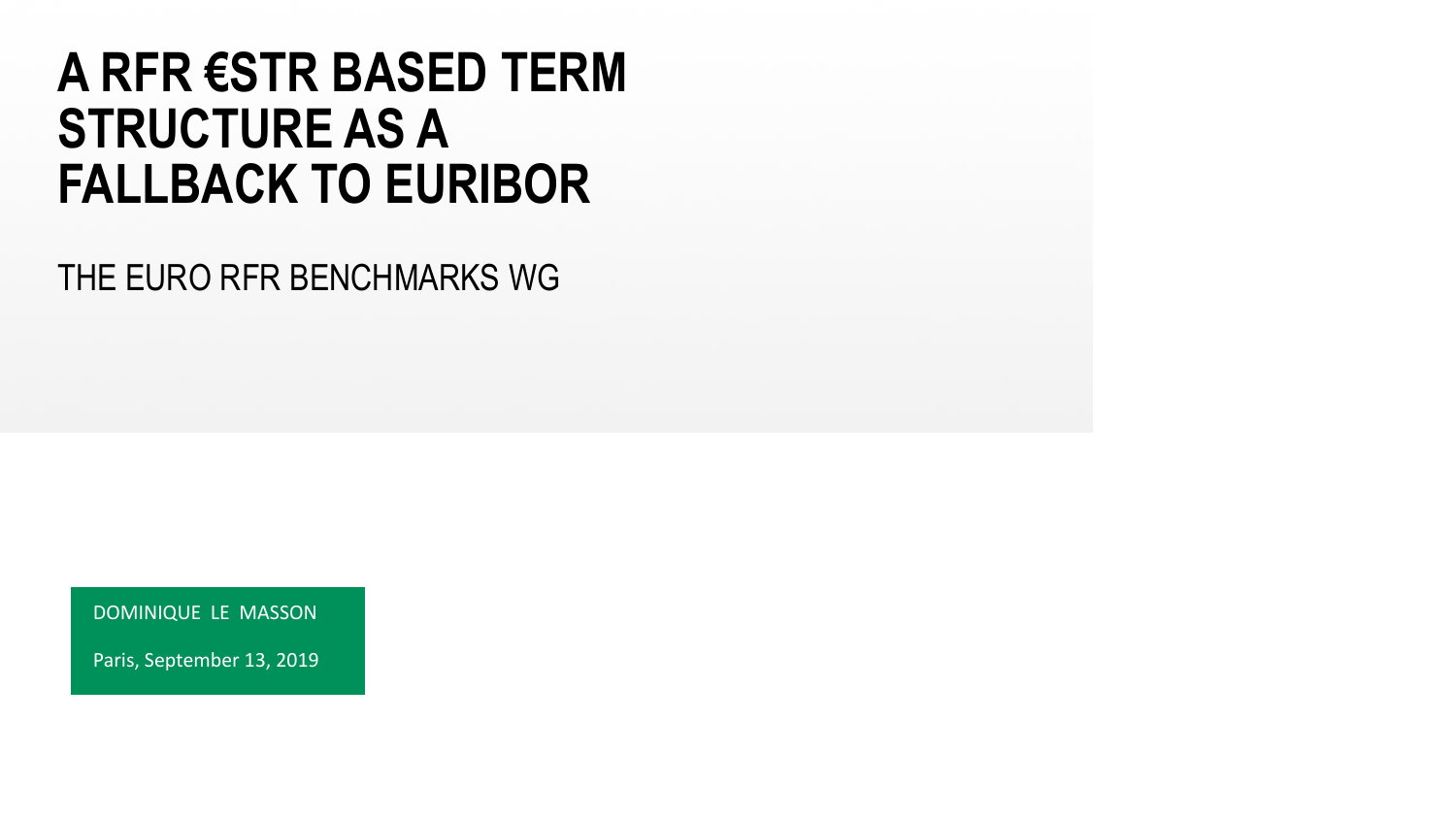- Euribor remains an essential benchmark for the Euro area economy.
- If accomodates properly the economic specifities of the Eurozone : national specificities, diversity of cash products, large coverage of the retail sector (in particular, the mortgages)
- The BMR (the benchmark regulation) is requiring fallbacks to critical benchmarks such as Euribor.
- European Regulators are not asking for the discontinuation of Euribor such as it is the case for the Libor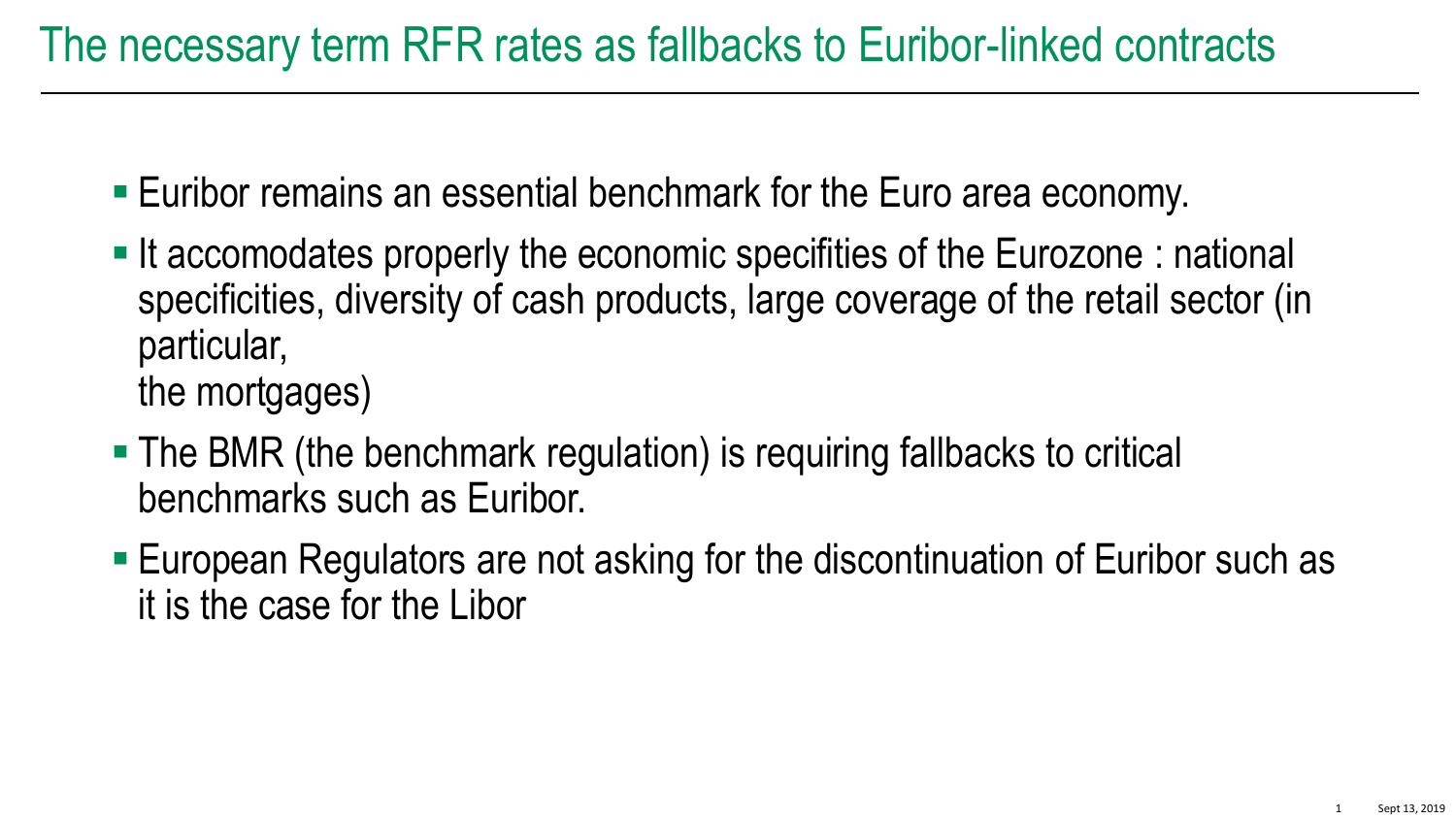The Euro RFR WG has been working since March 2018 on recommending fallbacks to Euribor based on €STR

The analysis of the relevant Fallbacks will take into account:

- The assets classes : derivatives, corporates loans, bonds, FRN, mortgages
- **The end users needs**
- The legal national specificities
- **The work done by other juridictions, by the FSB and ISDA**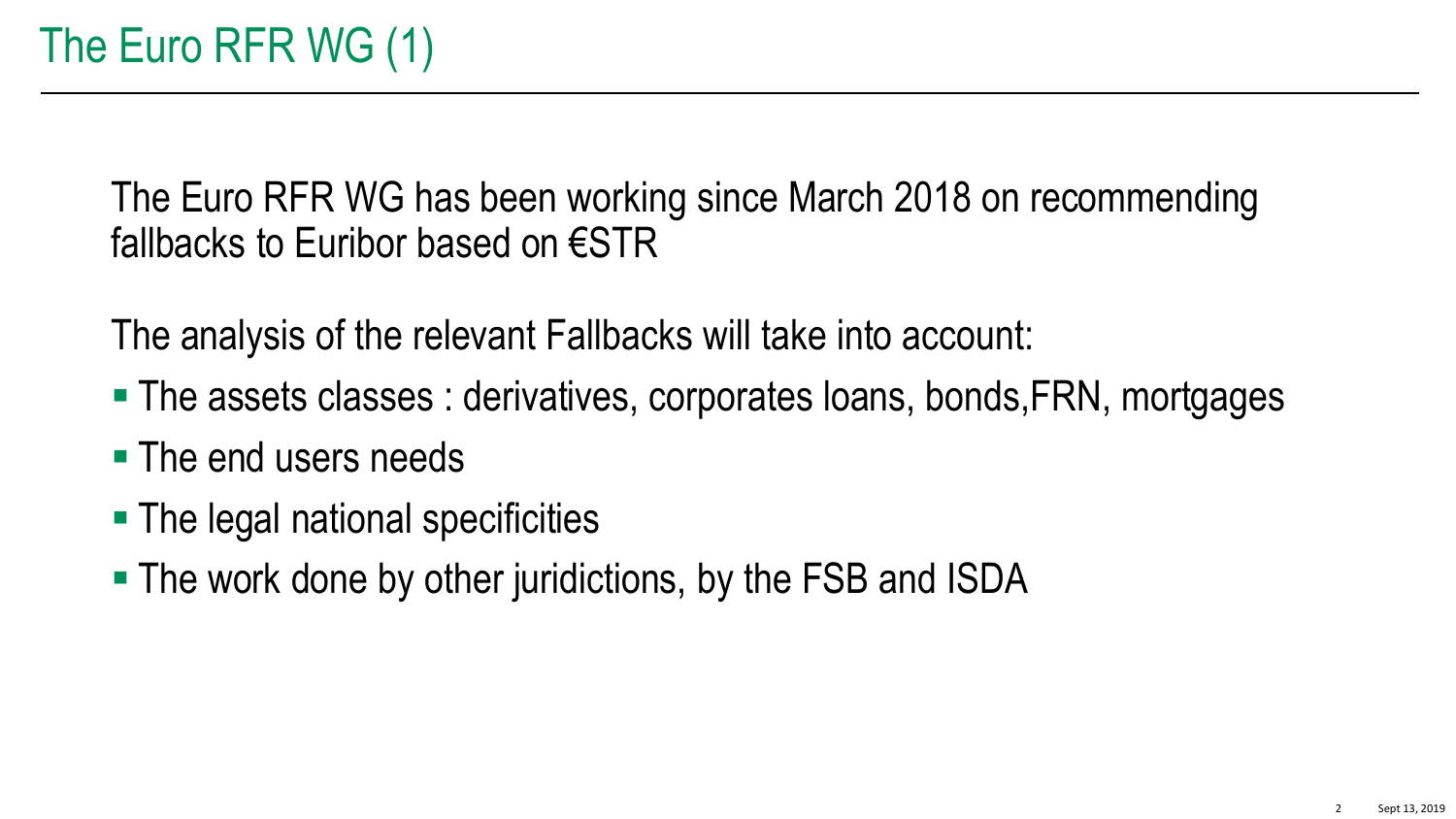2 possible methodologies for a RFR €STR based term structure :

- $\triangleright$  the backward looking and
- $\triangleright$  the forward looking methodologies

The WG has already recommended a forward looking methodology : *the OIS observable quotes based fallback*

The WG is now analysing the backward looking methodologies.

Finally, the WG will recommend the most suitable fallbacks per asset classes.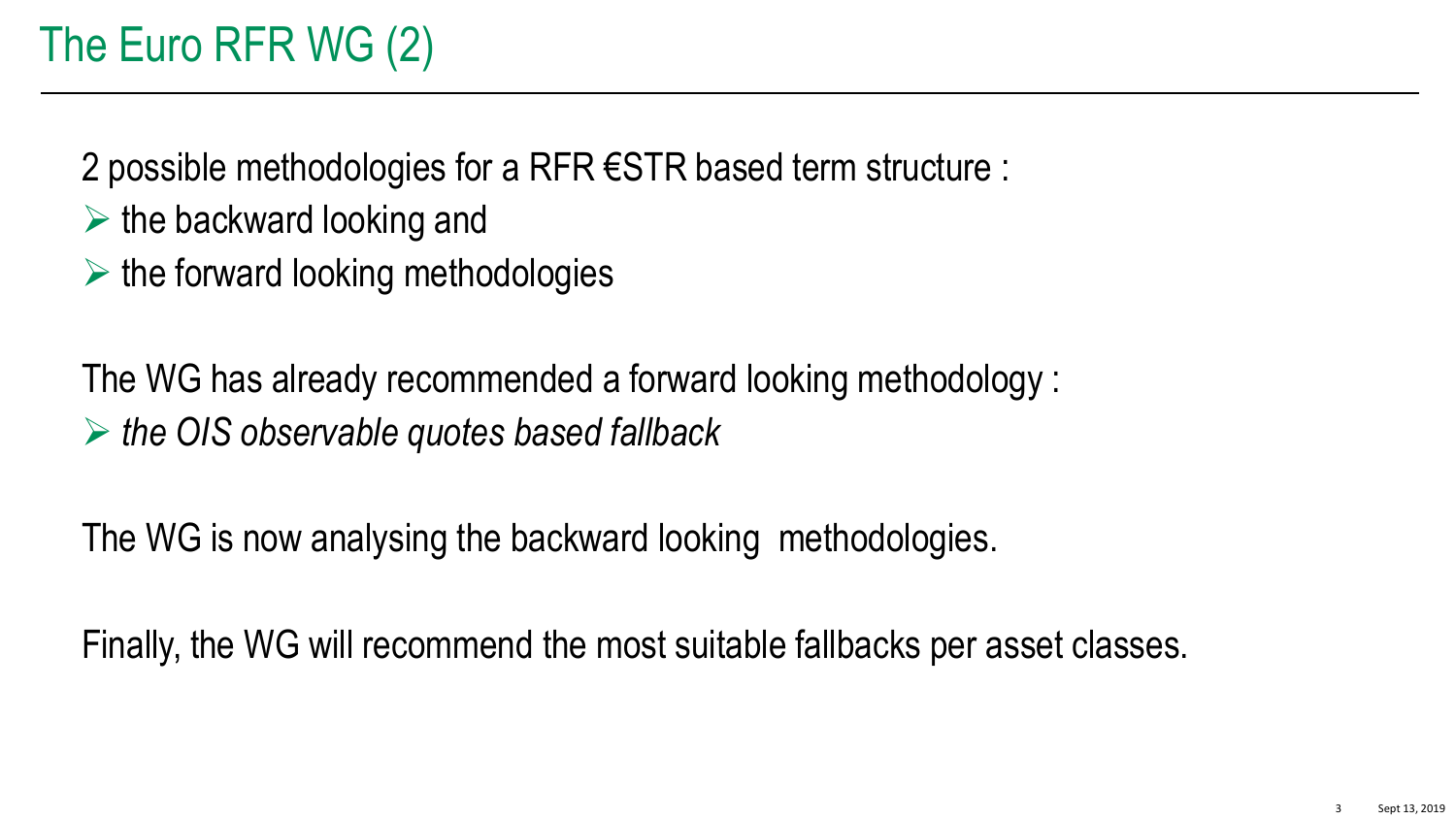- Coherence with the Euribor
- Consistency between fallbacks
- Determination of the credit spread methodology
- **Hedgeability**
- **Transparency**
- Easy adoption by the end users
- **Legally approved**